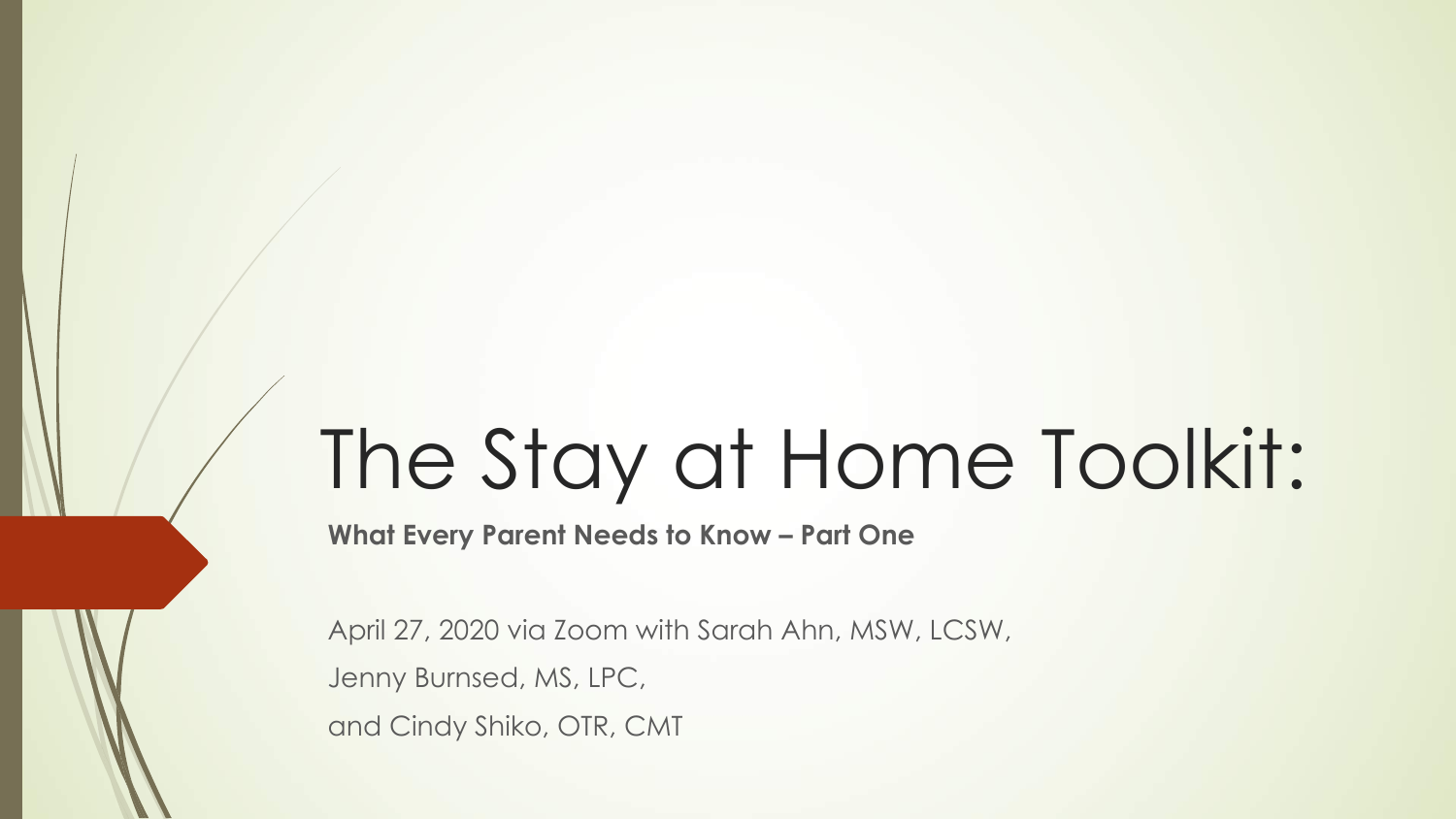#### Welcome

- Introductions
- Overview and Parental Self-Care 30 min Sarah and Jenny
- Moving Your Body at Home 30 min Cindy
- Question and Answer 15 min All
- Resources
	- Copy of this presentation and Cindy's handout on [www.sarahahn.com](https://sarahahn.com/stay-at-home-resources/)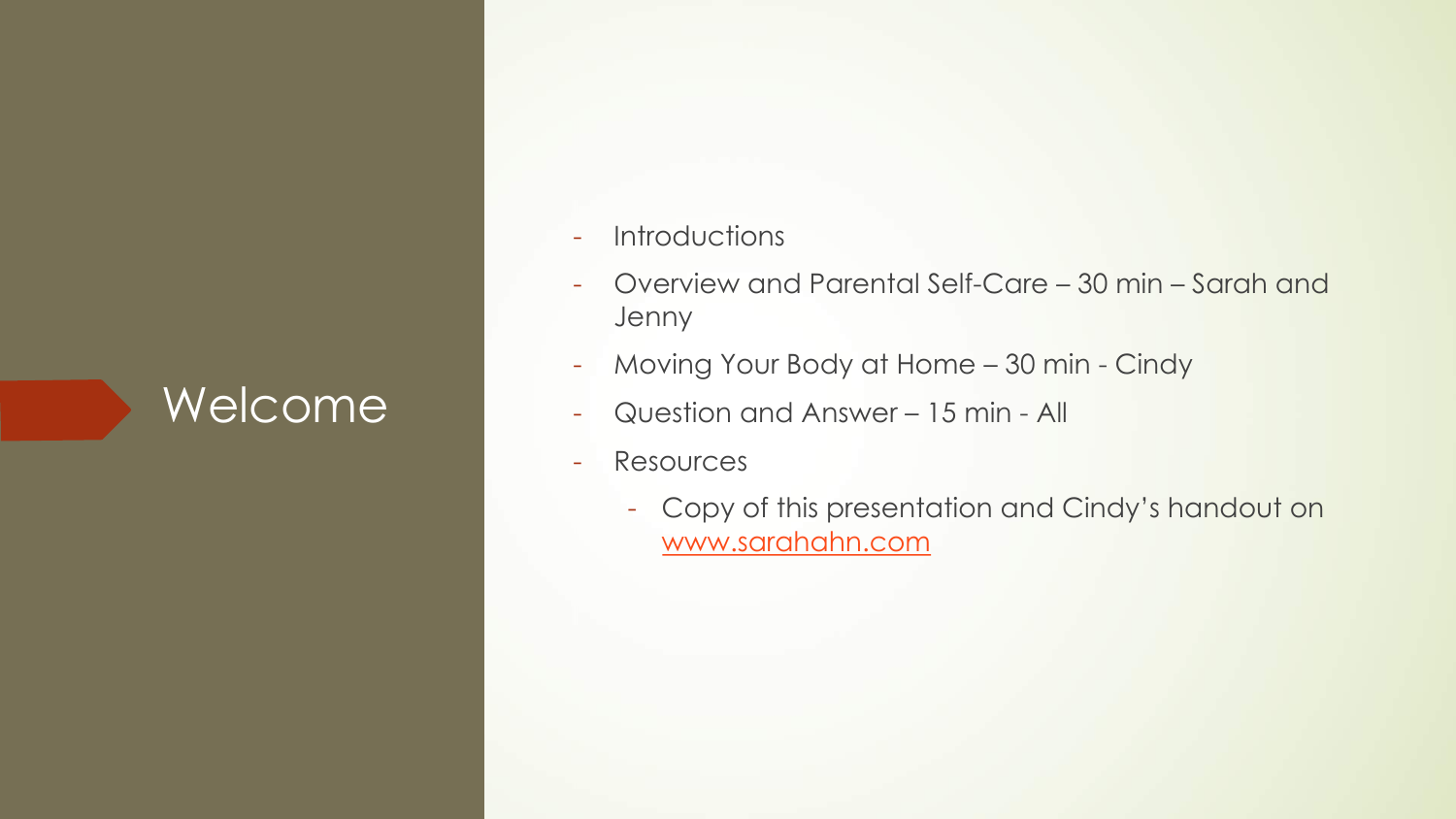#### 6 C's of Authentic **Parenting**

- Compassion
- Connection
- Collaboration
- Celebration
- Communication
- Care for the Self

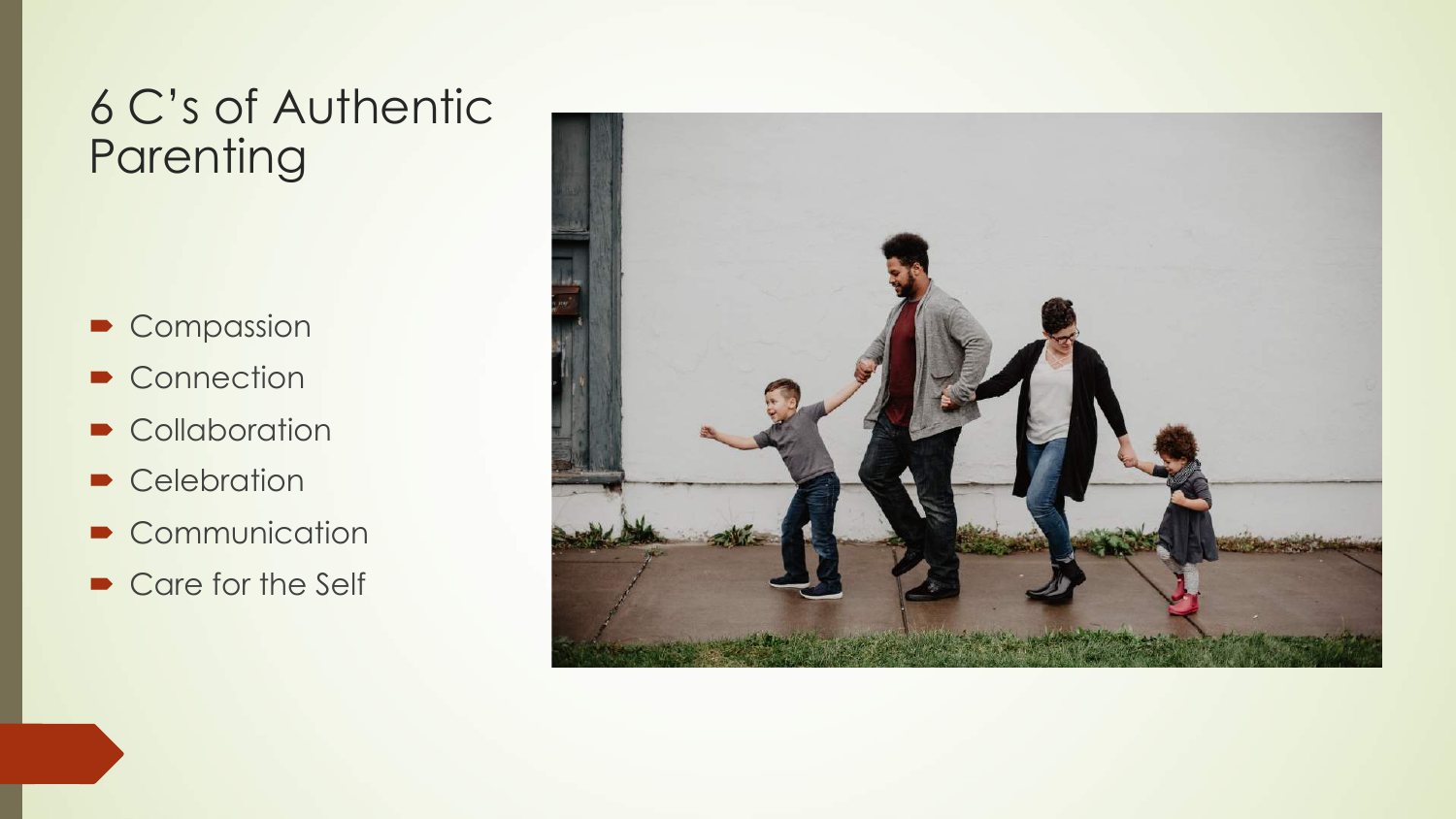### **Compassion**

- Lower expectations in all areas (school, work, home, social, emotional)
- Choose connection and relationship first
- Offer compassion to yourself and others

"When one can see no future, all one can do is the next right thing." -Grand Pabbie from Frozen 2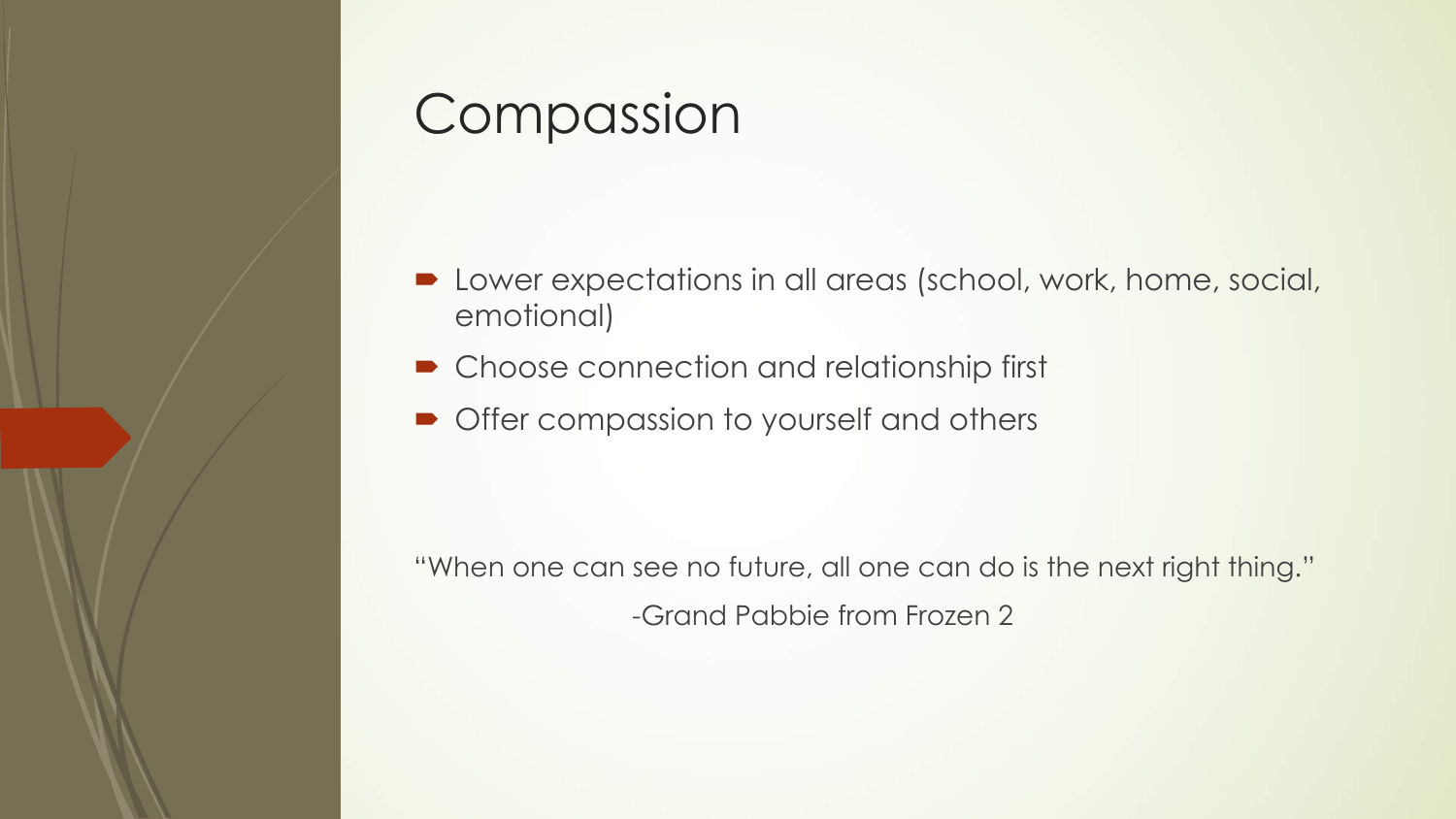



- Choose connection over outcome
- Increase physical connections
- $\blacktriangleright$  Make the most of family time
	- Dinner
	- Movement
	- Game/Movie night
- Choose attachment building activities
	- "Just Be" Time
	- Let your child lead
	- Gardening, cooking, making/creating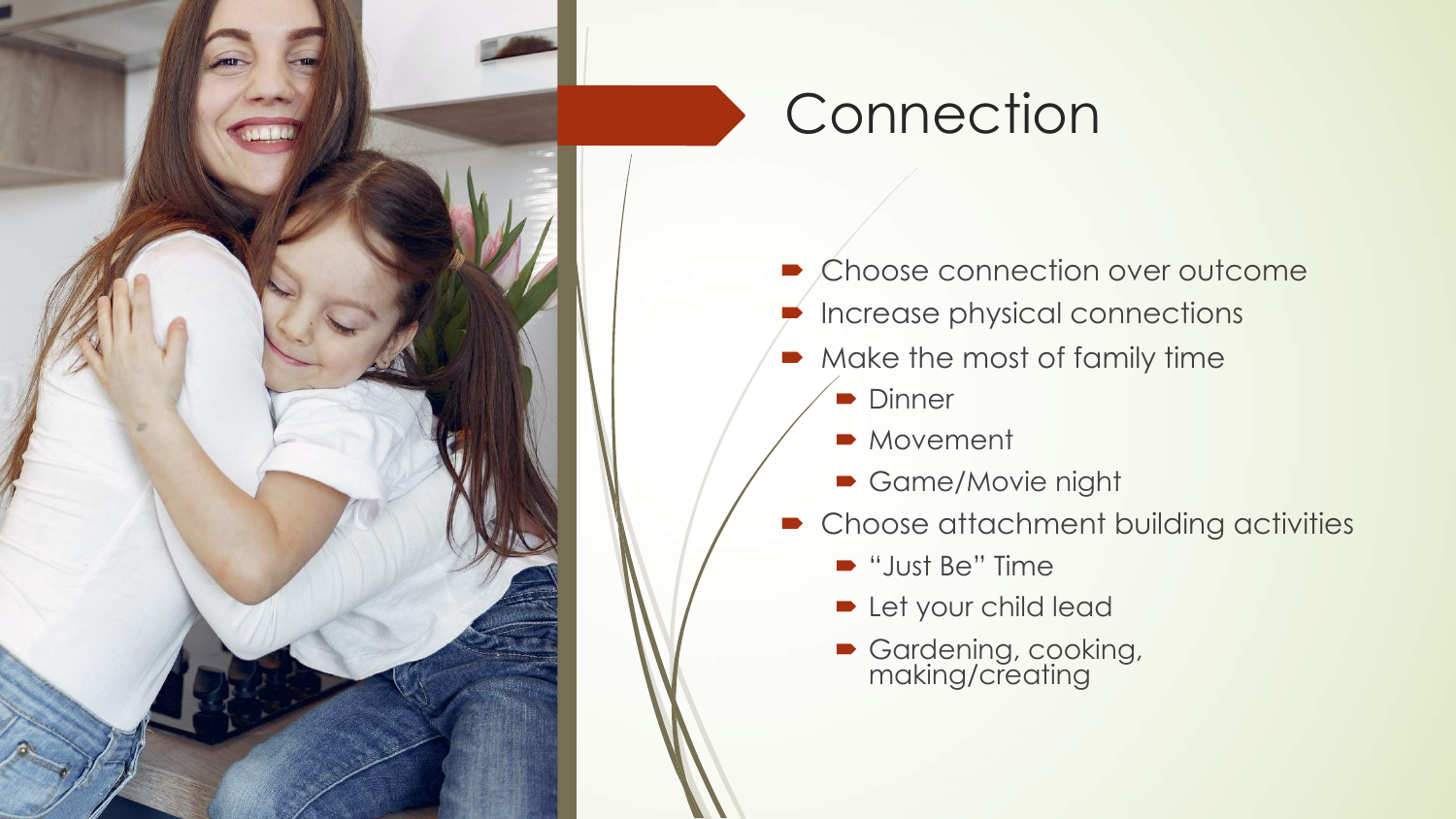### **Collaboration**

" If we don't actively decide what we want a day to hold, we're at the mercy of a hundred things other than what matters most."

- Jedd Medefind

- Daily/Weekly Schedule
	- Parents choose domains (e.g. solitude, family time, learning, service, outdoor time OR school, reading, music, movement, eating, "choice" time), kids choose the details
	- $\blacktriangleright$  Be consistent but flexible
	- $\blacktriangleright$  Normalize interruptions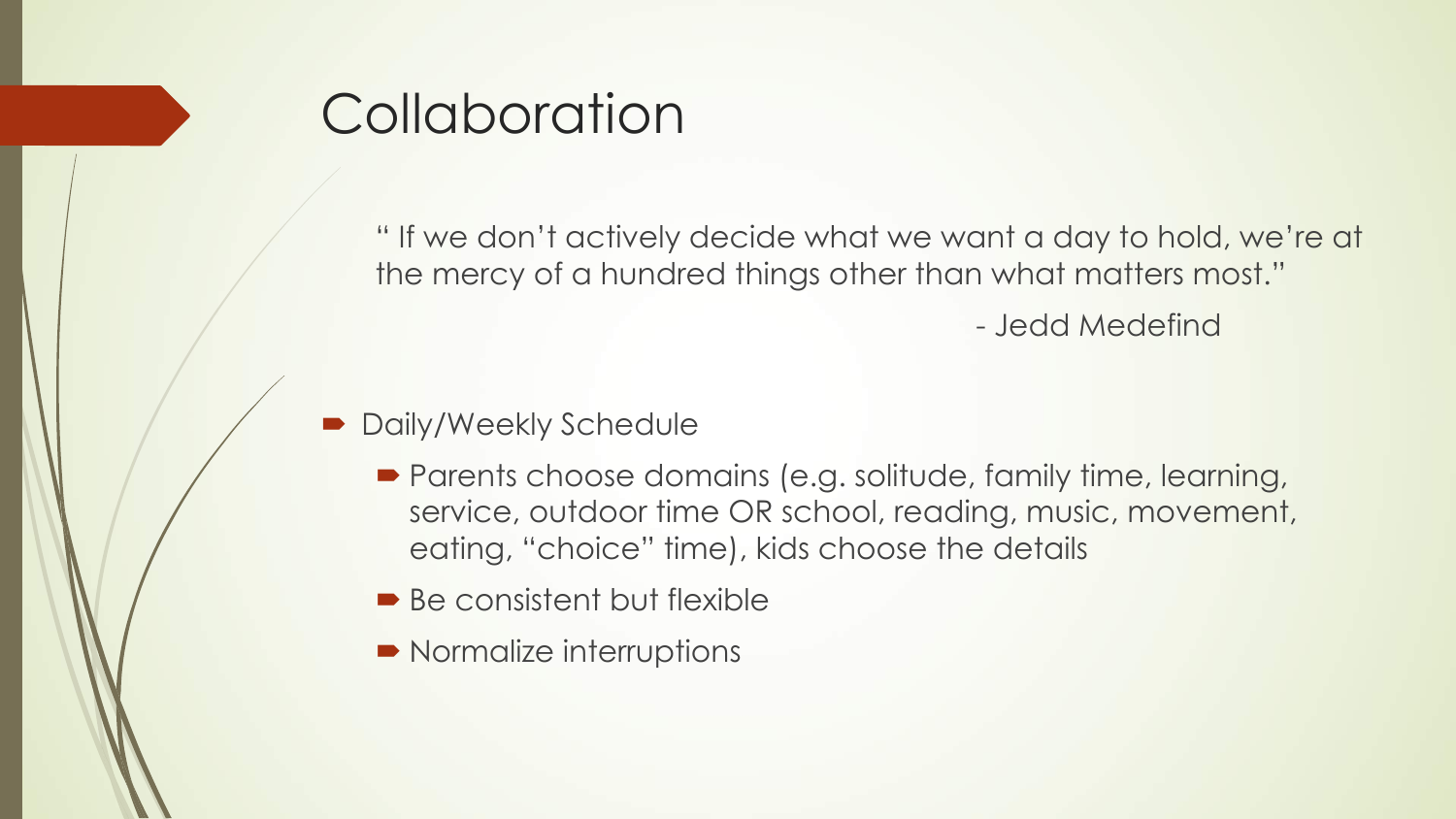# **Collaboration**

- Household Chores
	- Praise and recognize
	- **Ensure "fairness"**
- $\blacktriangleright$  Screen Time
	- **Boundaries important**
	- $\blacktriangleright$  Lots of great learning online resources
- **•** Inject Levity

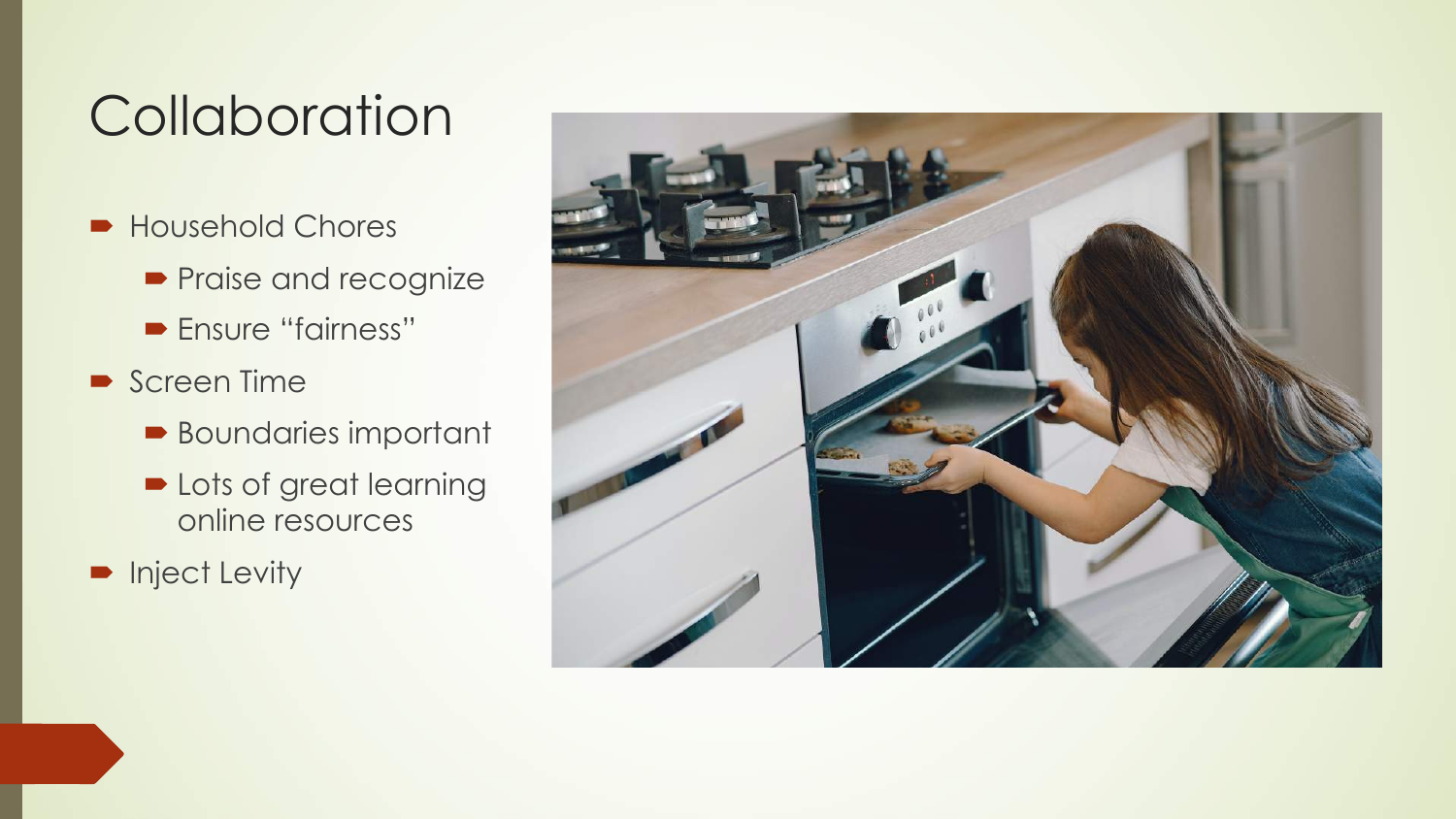#### **Celebration**

#### Contain the Negative

#### Amplify the Positive

- •The power of praise
- •Gratitude journal
- •Positive post-it notes
- •Rose/bud/thorn
- •Encourage your child's interest
- •Do something that gives you pleasure daily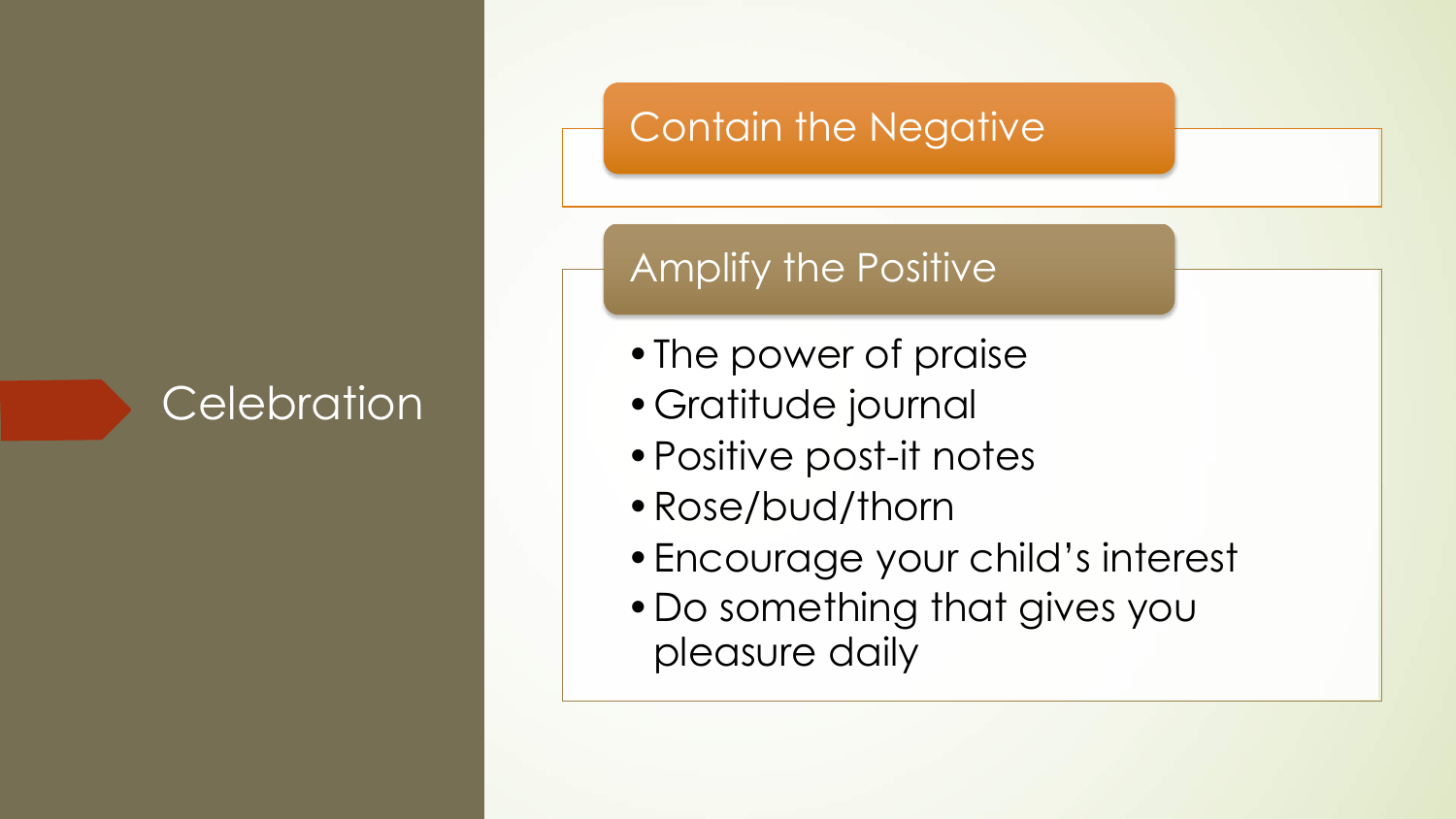### Communicating for Connection

#### **Focus Topic for Next Zoom Webinar : Monday, May 11 from 4:00 – 5:15 p.m.**

- $\blacktriangleright$  Let kids have their feelings and reactions validate
- $\bullet$  Check in to see if kids feel heard
- Answer their questions but know what they are asking
- Be developmentally appropriate
- $\triangleright$  Be authentic
- $\rightarrow$  Be a reflective listener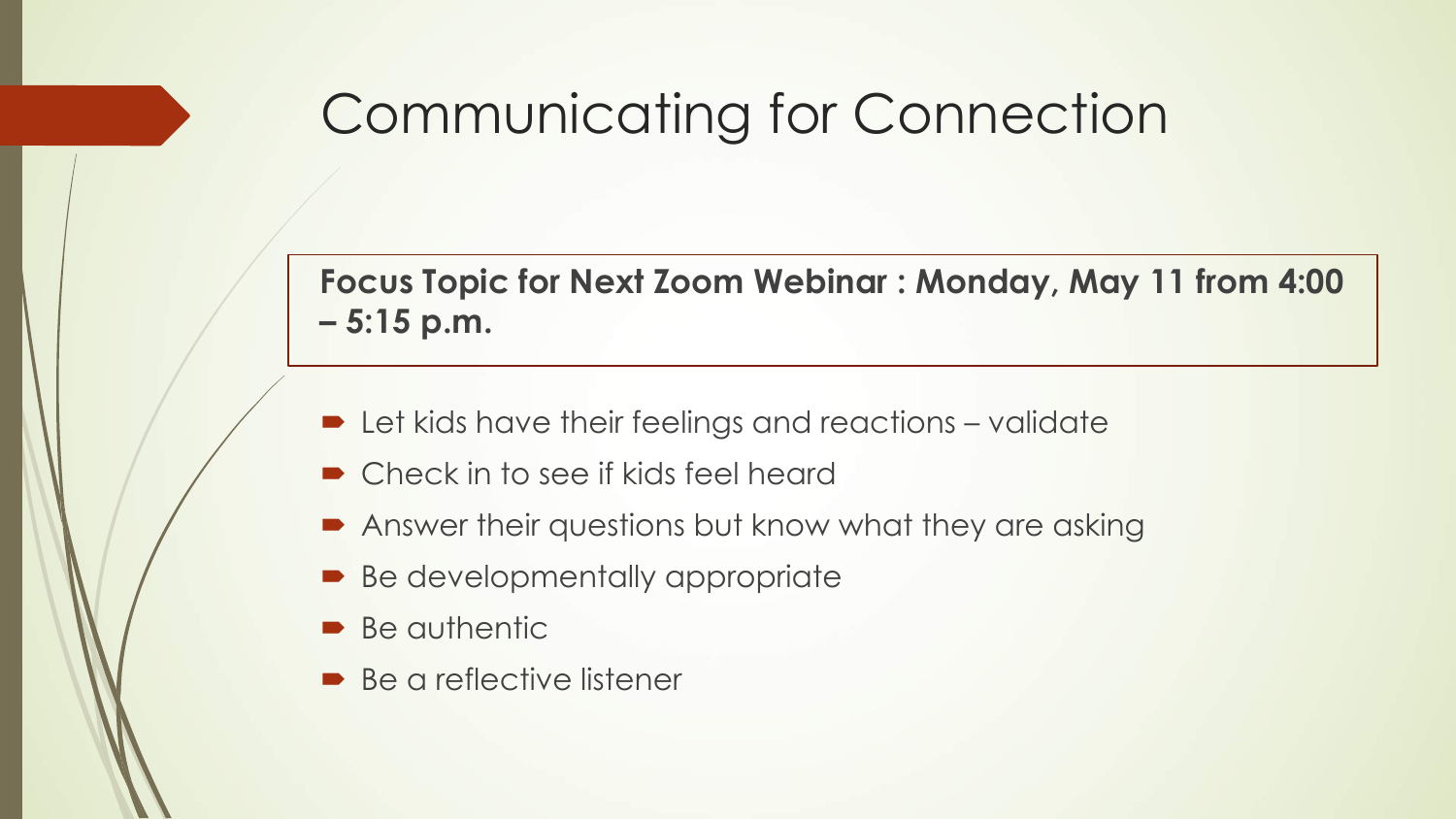# Caring for Self

#### "Put on Your Own Oxygen Mask First"





- **Emotional regulation is key**
- Rupture and Repair
- **BREATHE**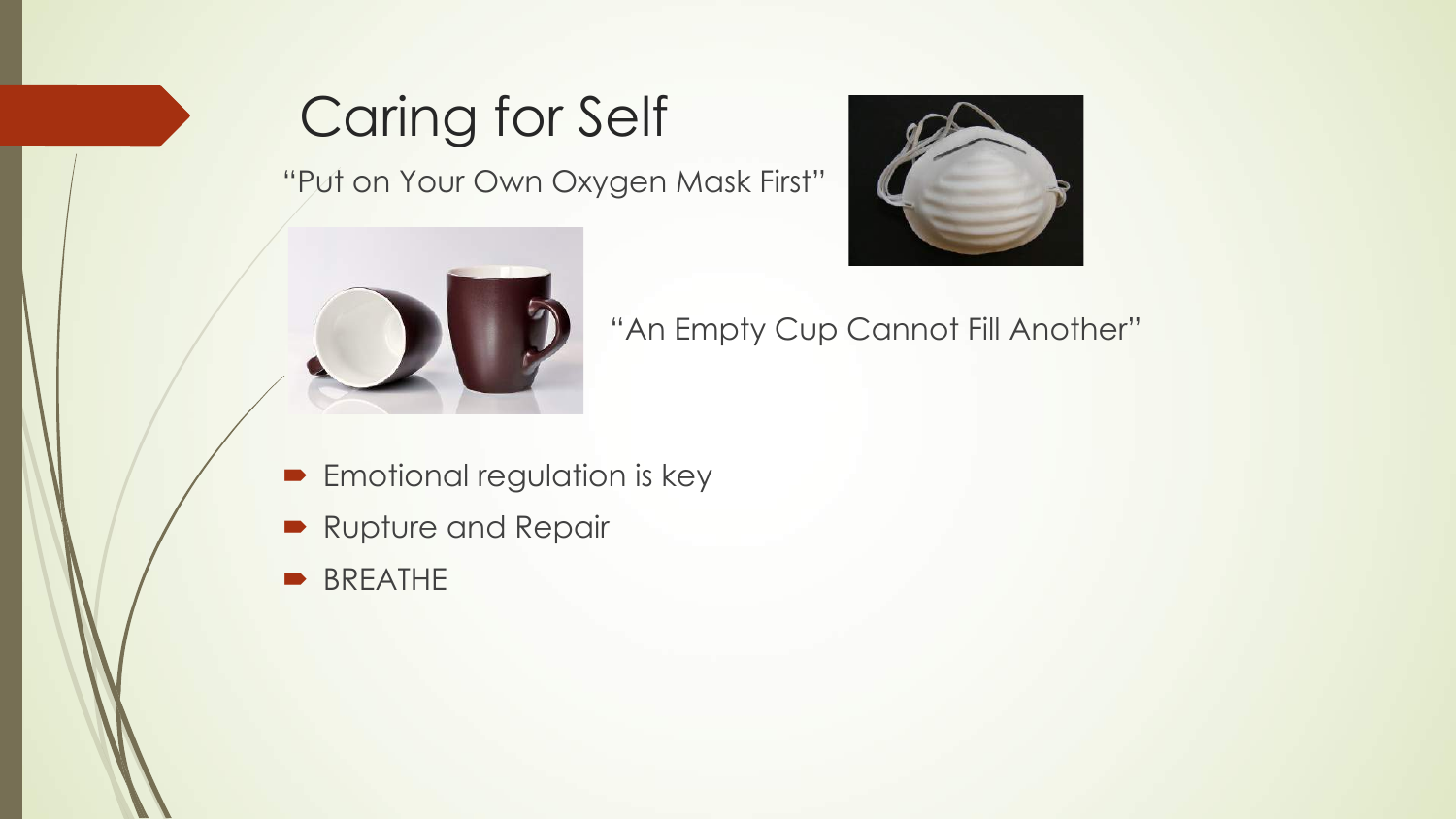

"Fill the tank"- provides energy to pull from



Case for Self-Care and Mindfulness



Great modeling for our children



Regulates the Nervous System



Mentalizing- the ability to put ourselves in another's shoes.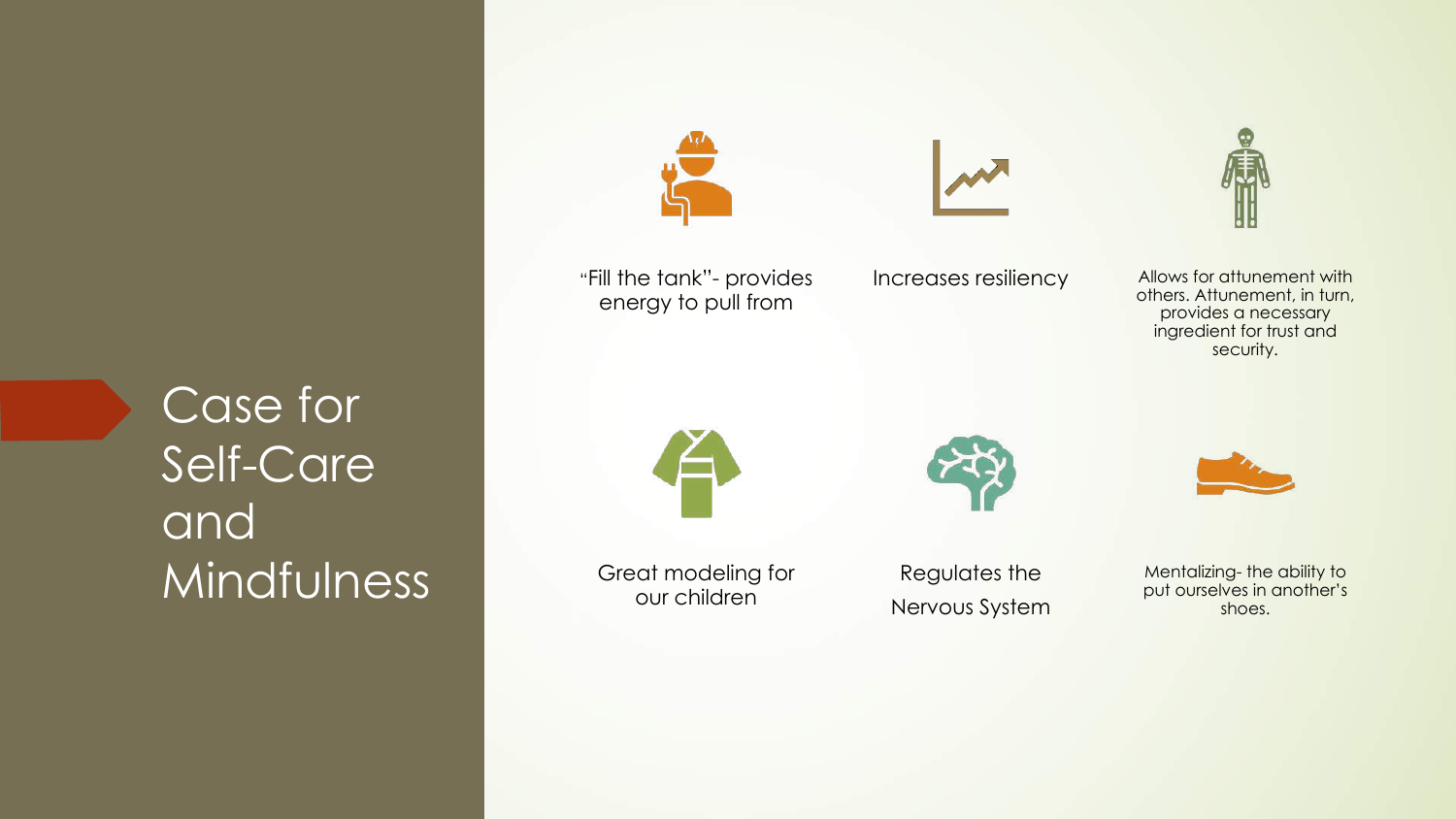#### Self-Care : 4 Dimensions

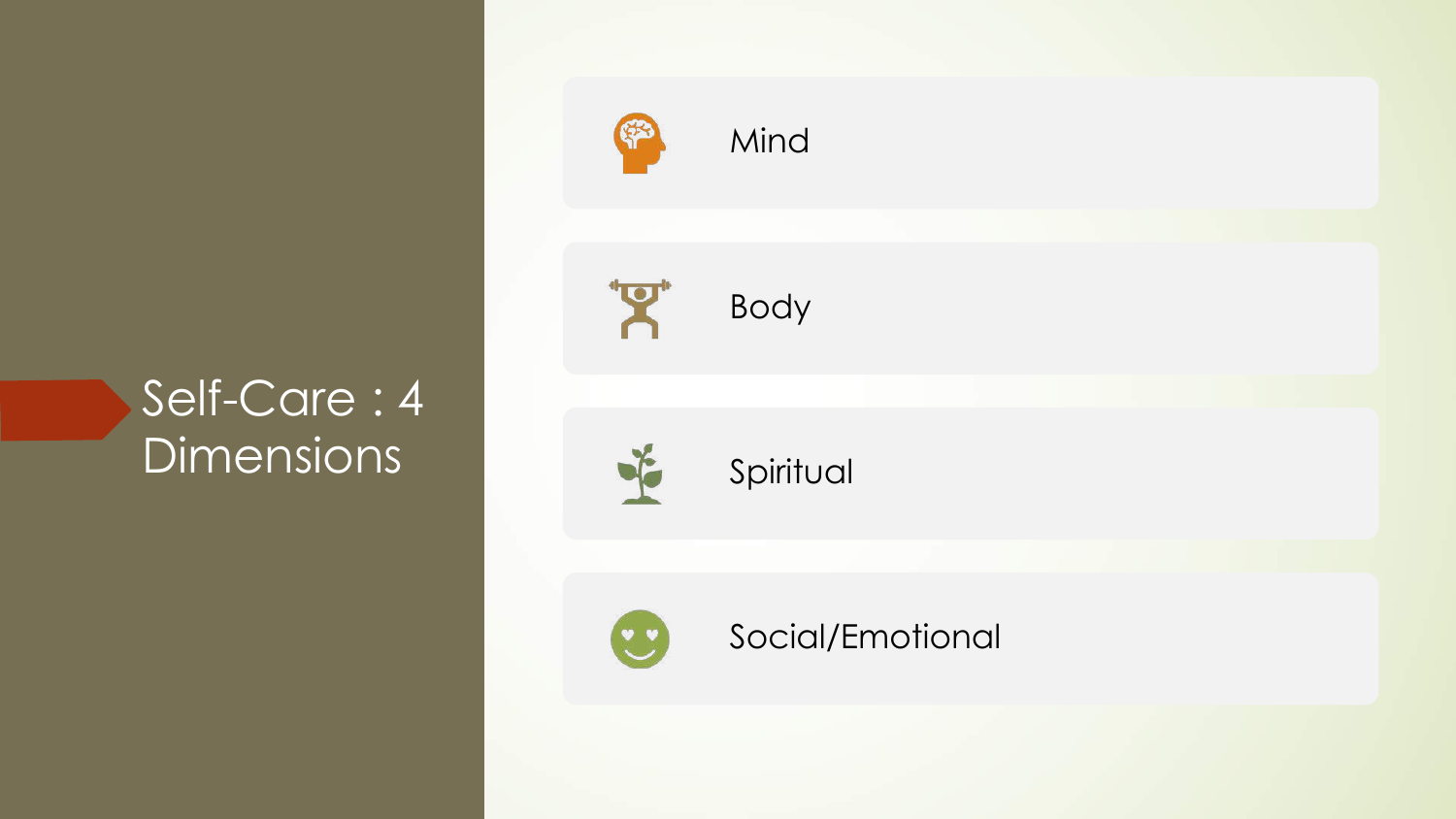### Mind

- Read a book
- Explore an on-line workshop or class
- $\blacksquare$  Do something that challenges you
- Detox from media
- $\blacktriangleright$  Listen to music
- **Explore museums virtually**
- Other:

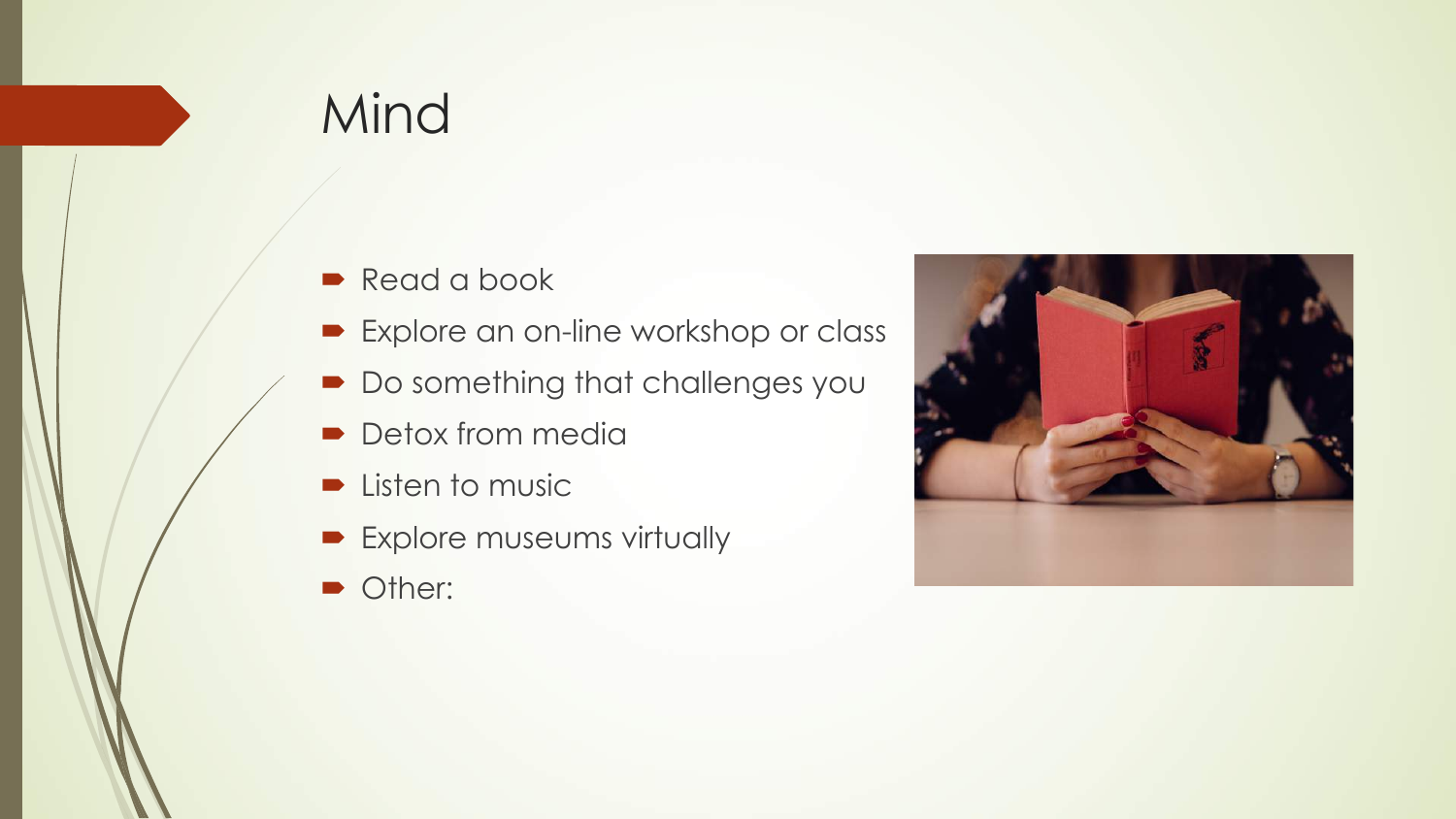

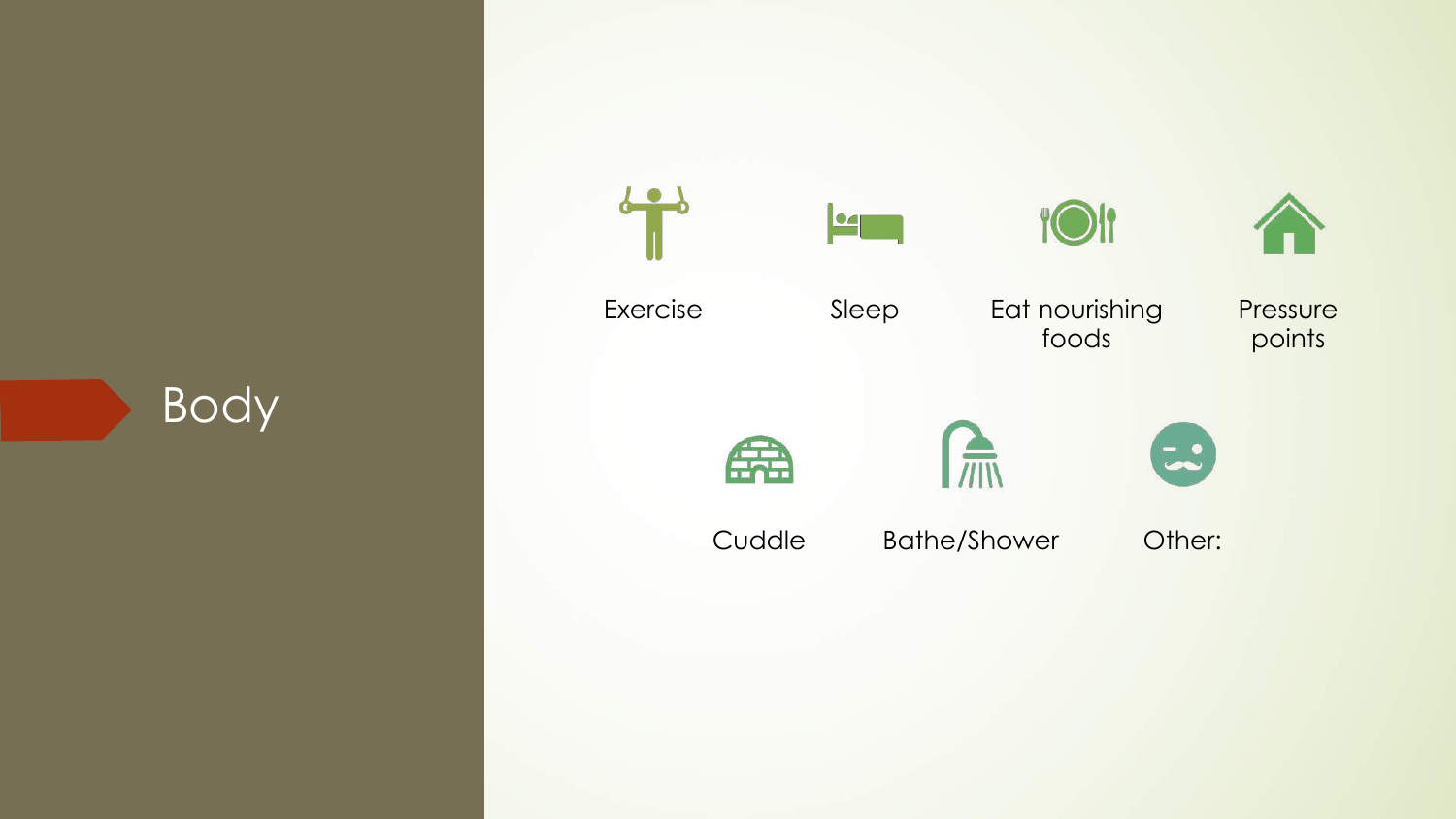## Spiritual

- $\rightarrow$  Yoga
- $\blacktriangleright$  Mindfulness/Meditation
- Journal
- $\blacktriangleright$  Explore virtual spiritual communities
- Practice Gratitude
- Appreciate Nature
- $\blacktriangleright$  Give back
- Other:

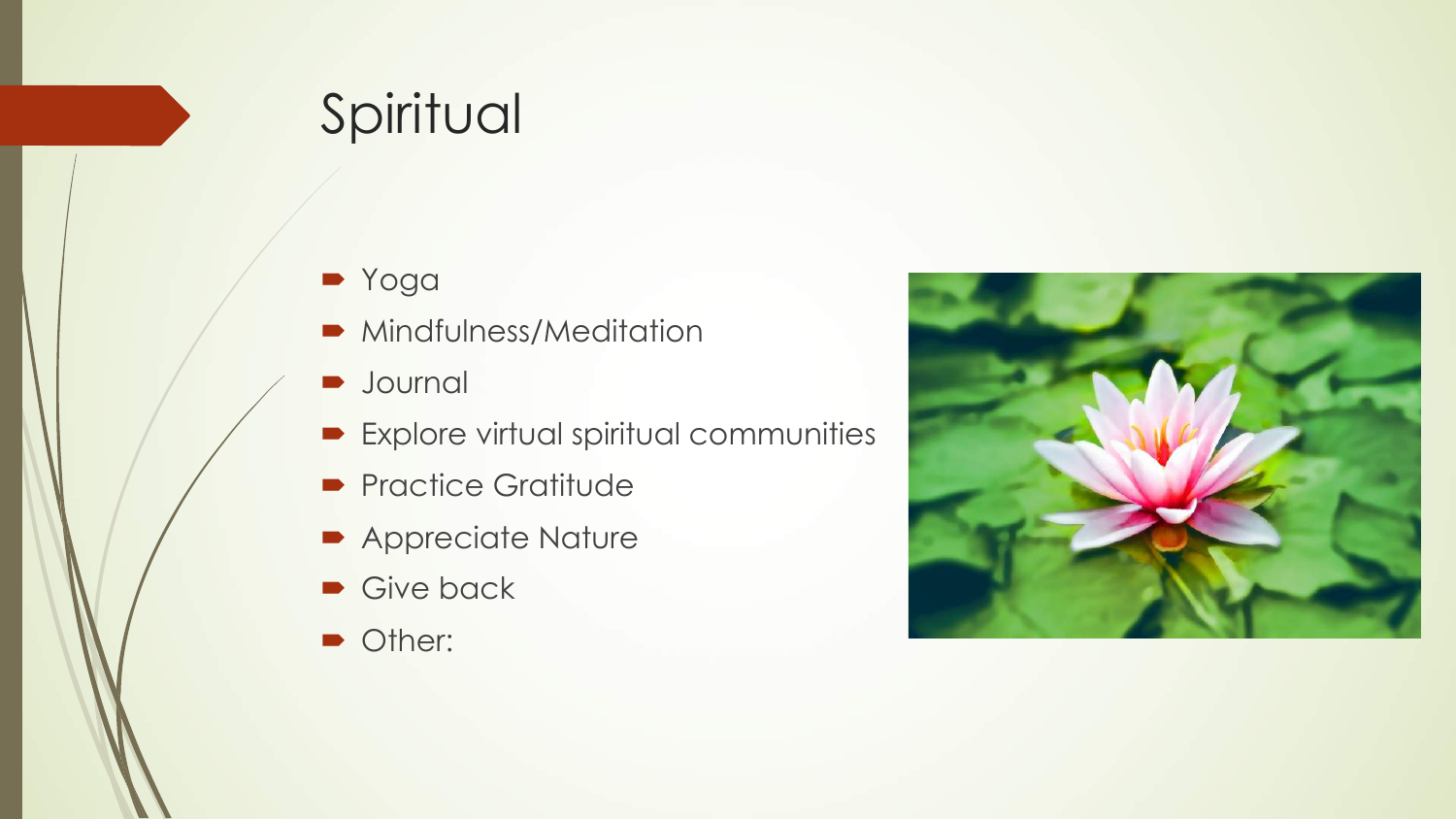

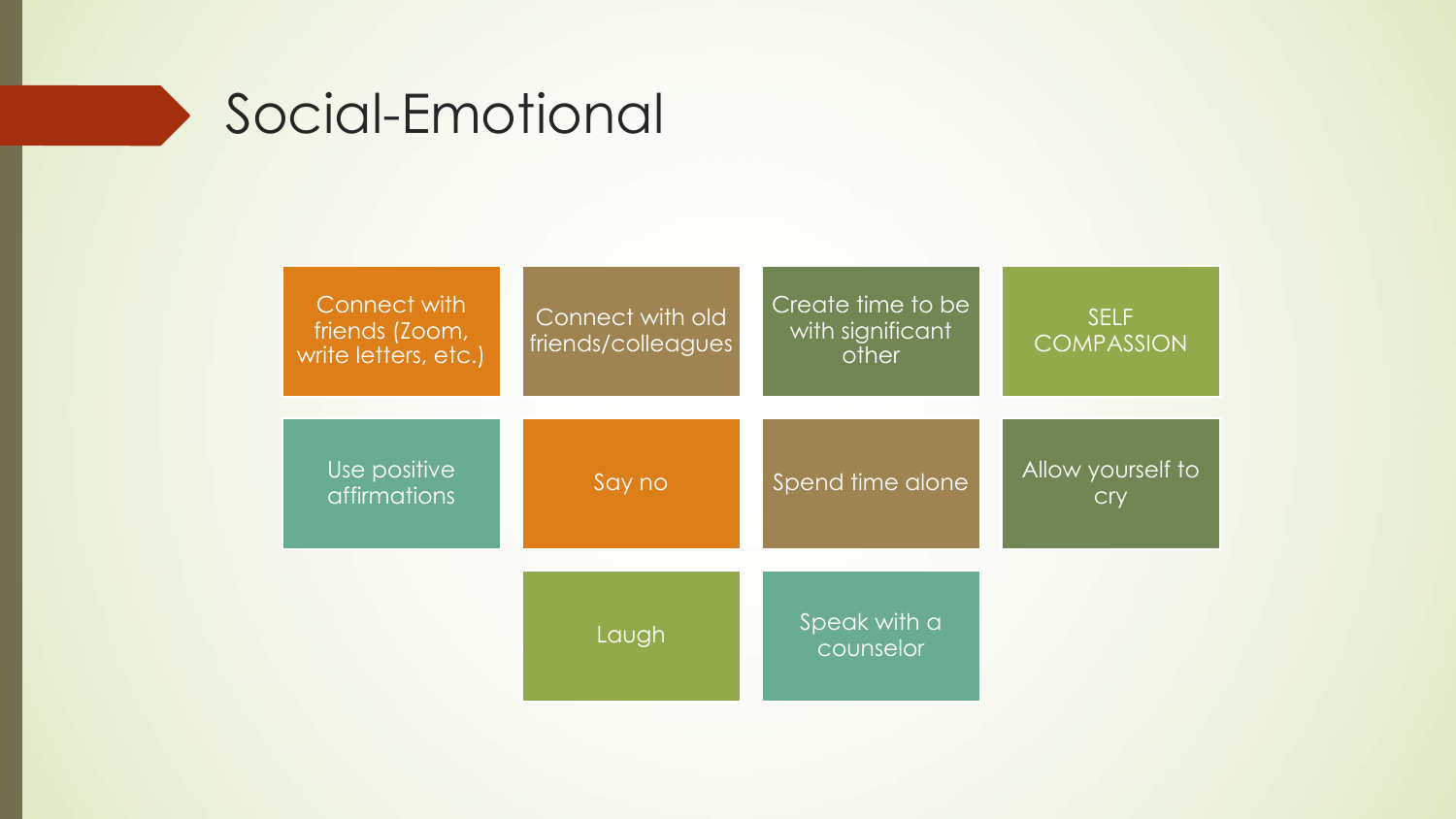# Cultivating Mindfulness

- **Breathing**
- Mindful eating/drinking
- **Meditation** 
	- Tune into surroundings and your senses: 5-things you see, 4 things you hear, 3 things you feel, 2 things you taste & 1 thing you smell
	- Sit in a relaxed, comfortable position and focus on your breath
	- Use an app (e.g. Eat, Breathe, Think, Buddify, Calm, Headspace)
- Do something creative
- Take a break from technology
- Mindful play/mindful listening
- Practice yoga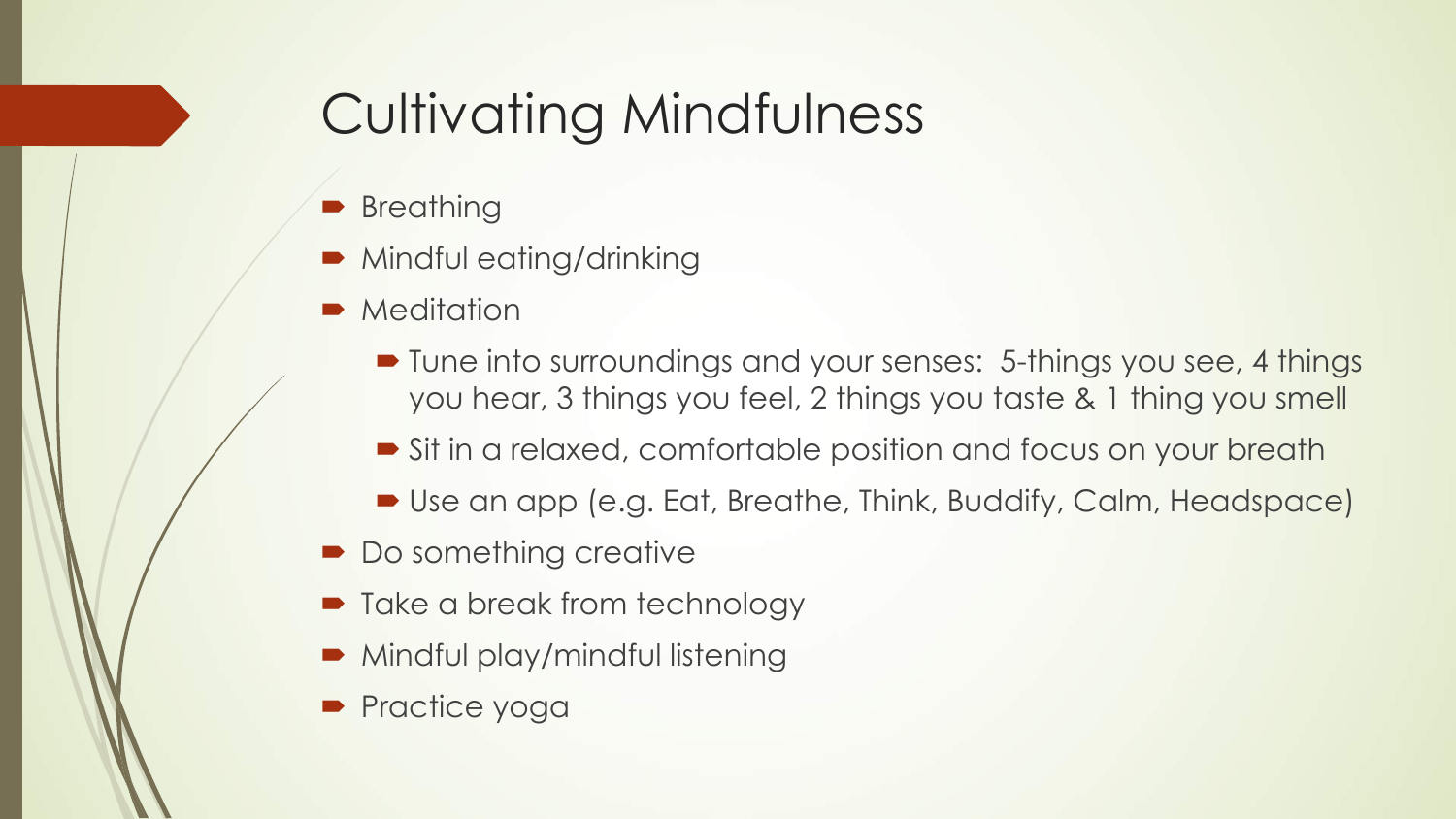



#### **Books:**

Kabat-Zinn, Jon. Wherever You Go, There You Are: Mindfulness in Everyday Life

Race, Kristen. Mindful Parenting: Simple and Powerful Solutions for Raising Creative, Engaged, Happy Kids in Today's Hectic **World** 



#### **Meditation Apps:**

Stop, Breathe & Think Calm Headspace Smiling Mind Mindfulness Coach



#### **Mindfulness Resources**

https://www.theawakenetwork. com/free-online-meditation[resources-for-the-time-of-social](https://www.theawakenetwork.com/free-online-meditation-resources-for-the-time-of-social-distancing/)distancing/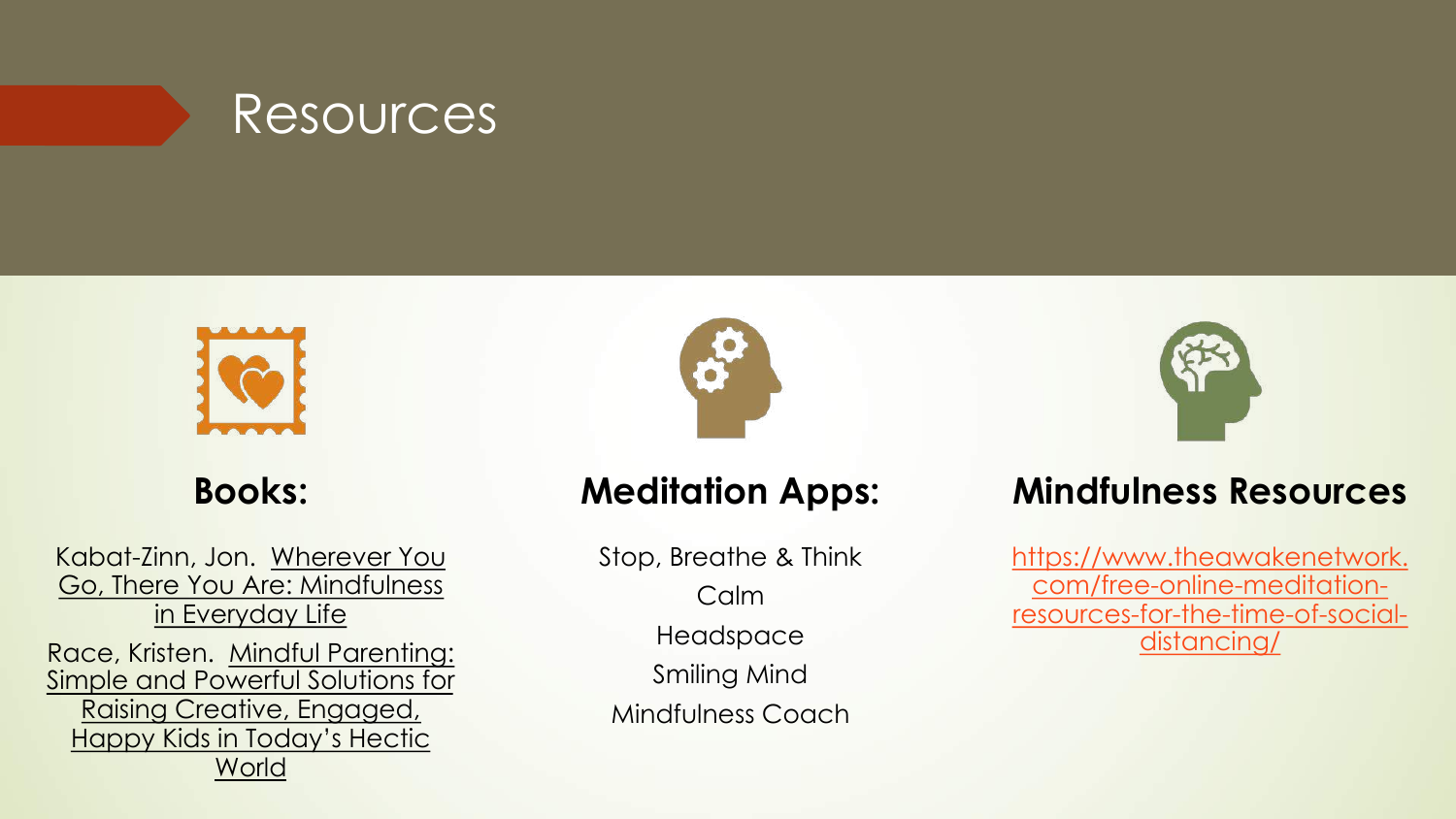Strategies for Self Care with Sensory Input and Movement

Cindy Shiko, OTR, CMT

- ´ **Down regulate Vagus Nerve defense response: fight/flight/freeze:**
	- Extended exhale (smell the flowers/blow out the candles)
	- $\blacksquare$  Hum
	- Blow: bubbles, pinwheel, instruments, or whistle
	- Safe and Sound program from iLs\*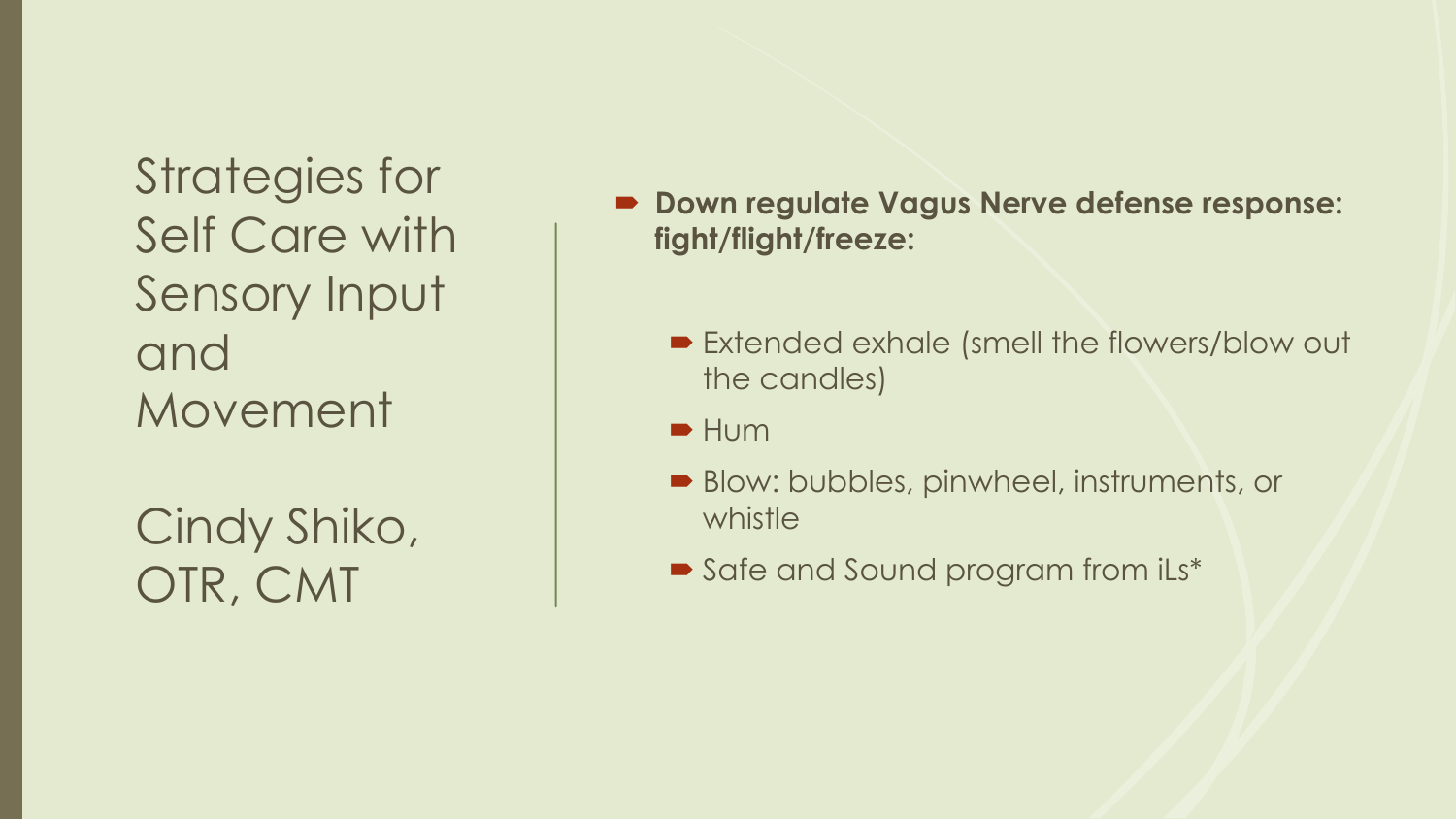### Cranial Self-Techniques and Home Spa

- Massage jaw muscles in counter clock-wise direction
- **Stretch muscles with downward gentle pull**
- ´ Ear pull (straight out <10 yo, down and out direction towards shoulders)
- Still Point (hand clasp <9yo), use SP inducer\*, or DIY with 2 tennis balls in sock
- Multi-sensory Home Spa
	- Bath, massage session, hair/nail "salon"
	- Visual, tactile, auditory\*, olfactory, taste input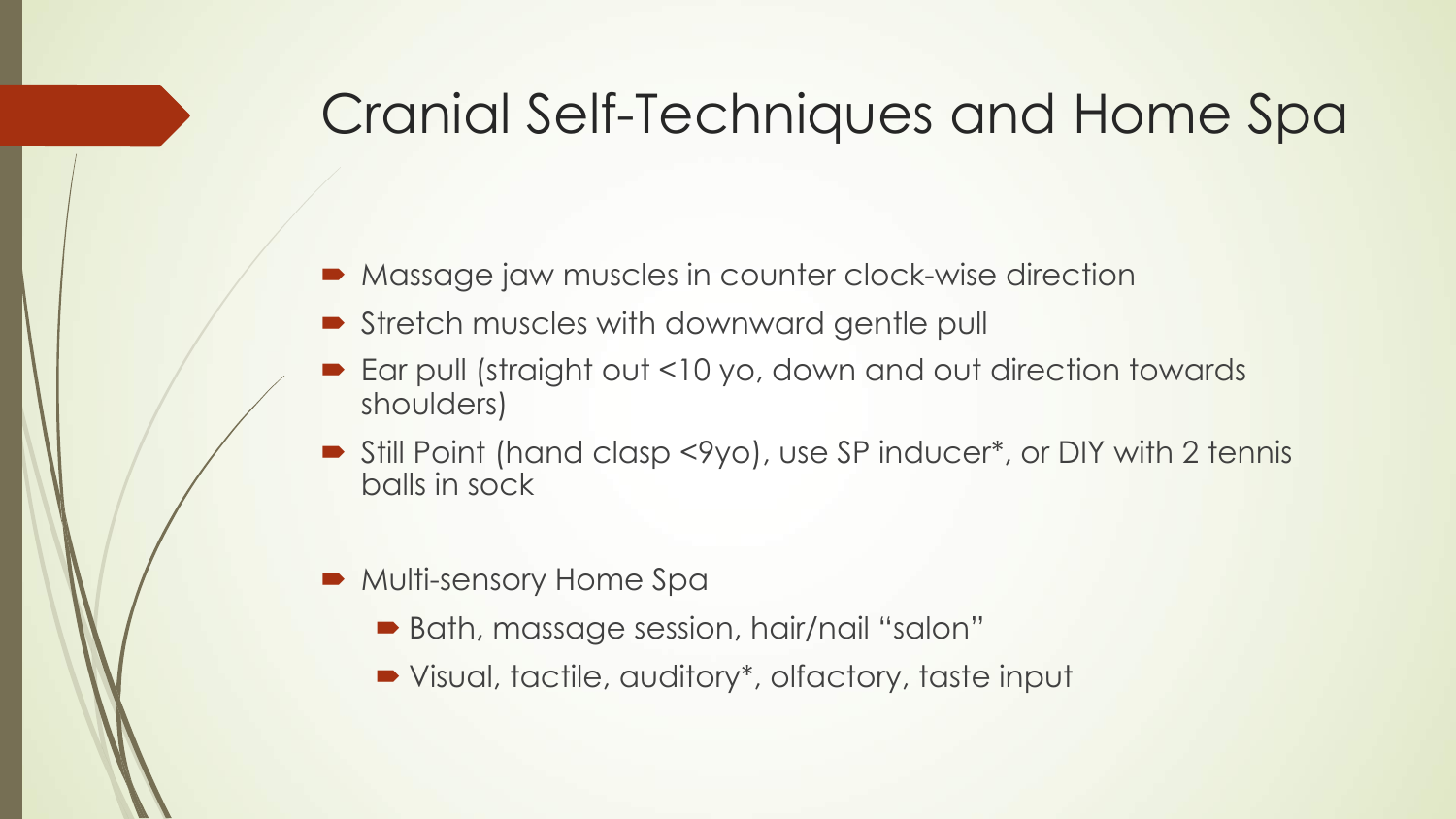# Sequential Sensory Routine to Regulate High Arousal State

| $Step 1+$ | Tactile (Dopamine): wash hands, brush*, apply lotion, give<br>shoulder/foot rub, sand/playdoh/bread dough, touch appealing<br>fabrics/textures, birdseed or rice and bean containers  |
|-----------|---------------------------------------------------------------------------------------------------------------------------------------------------------------------------------------|
| Step 2    | Passive Proprioception/Deep pressure applied TO person(Serotonin):<br>bear hug, weighted objects on body, pillow sandwich, roll yoga ball<br>over body                                |
| Step 3    | Vestibular(Histamine): spin, log rolls, somersaults, cartwheels, swing,<br>rocking chair or body                                                                                      |
| $Step 4+$ | Active Proprioception/Deep pressure applied BY person(Serotonin):<br>march/clap, skip, jump, run, animal walks, dig, "burpees", lift, push,<br>pull, roll over yoga ball and push off |

Note:  $+$  = extra time in these steps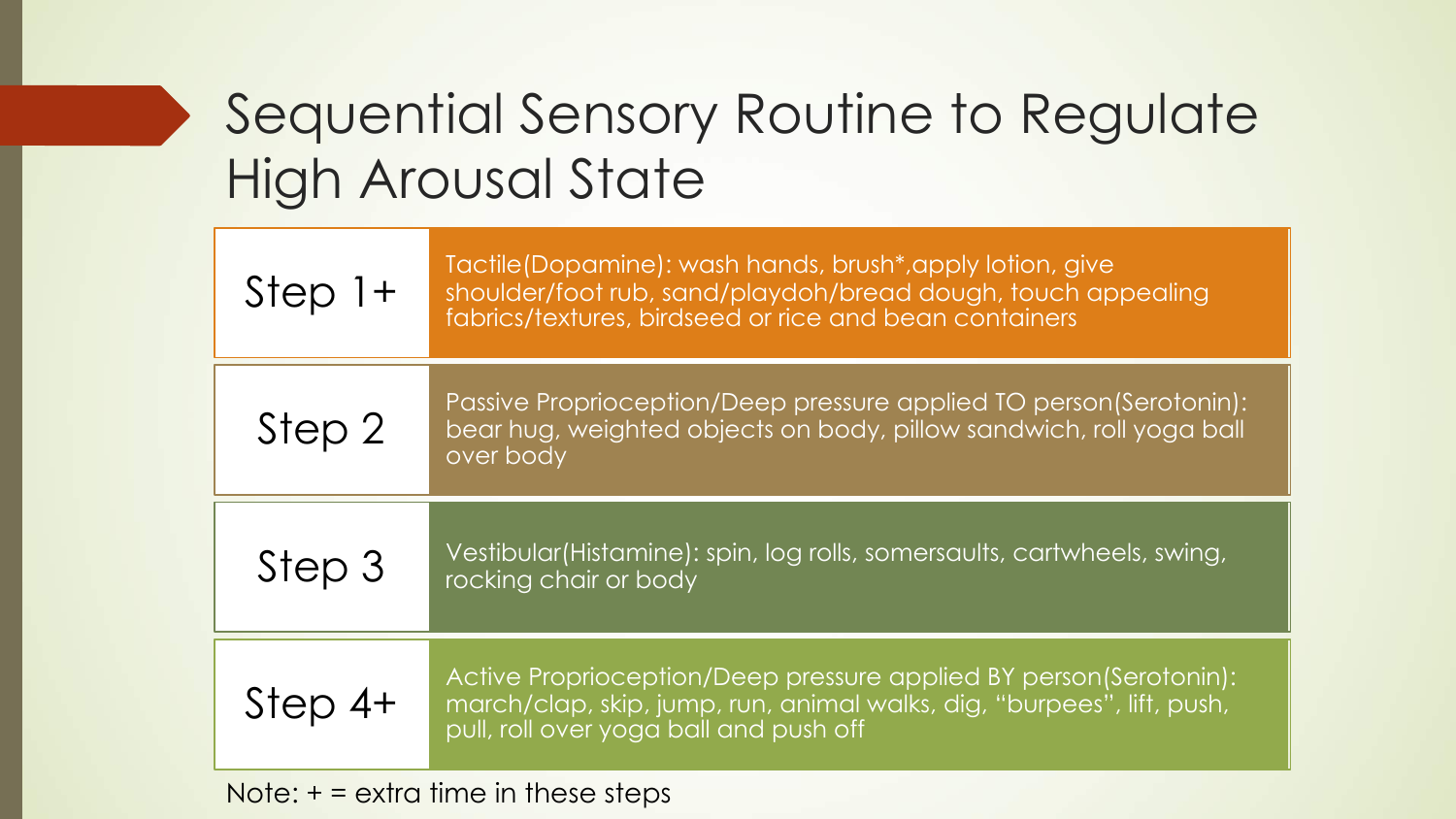### Movement

- $\blacktriangleright$  Dance/Games: hokey-pokey, if you're happy and you know it, head/ shoulders/ knees and toes, row your boat, red light/green light, tag
- Play: ball sports, hopscotch, corn hole, Frisbee, balloon volley, jump rope, hacky sack, tug 'o war
- Laughing or drumming circle
- **Affirmation ABC's during a walk**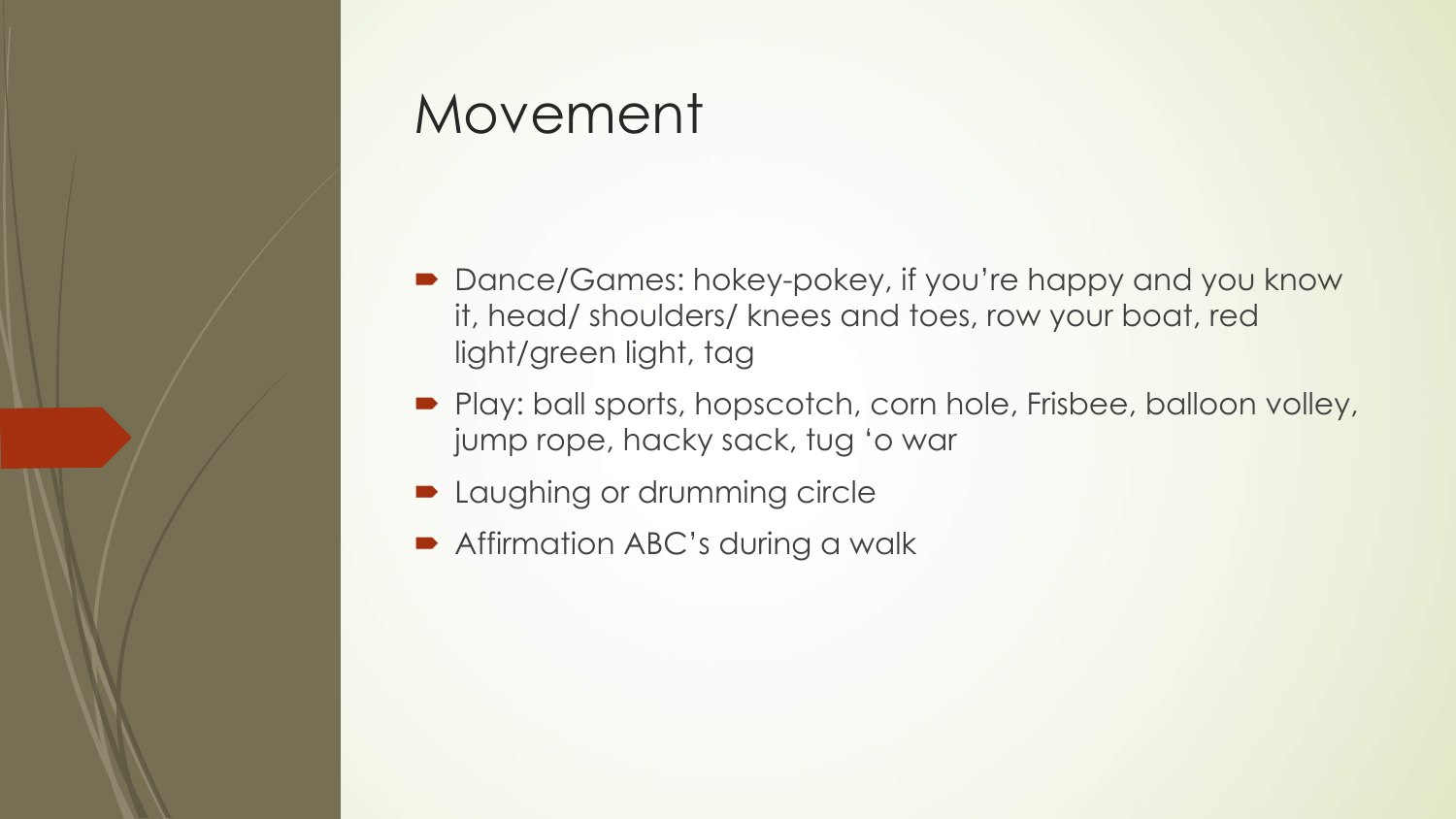#### Resources

- Safe and Sound program/Integrated Listening Systems (iLs): [www.integratedlistening.com](http://www.integratedlistening.com/)
- Wilbarger Therapressure Brush: [www.specialsupplies.com](http://www.specialsupplies.com/)
- Still Point Inducer: [www.shop.iahe.com](http://www.shop.iahe.com/)
- Singing Bowls music: www.youtube.com